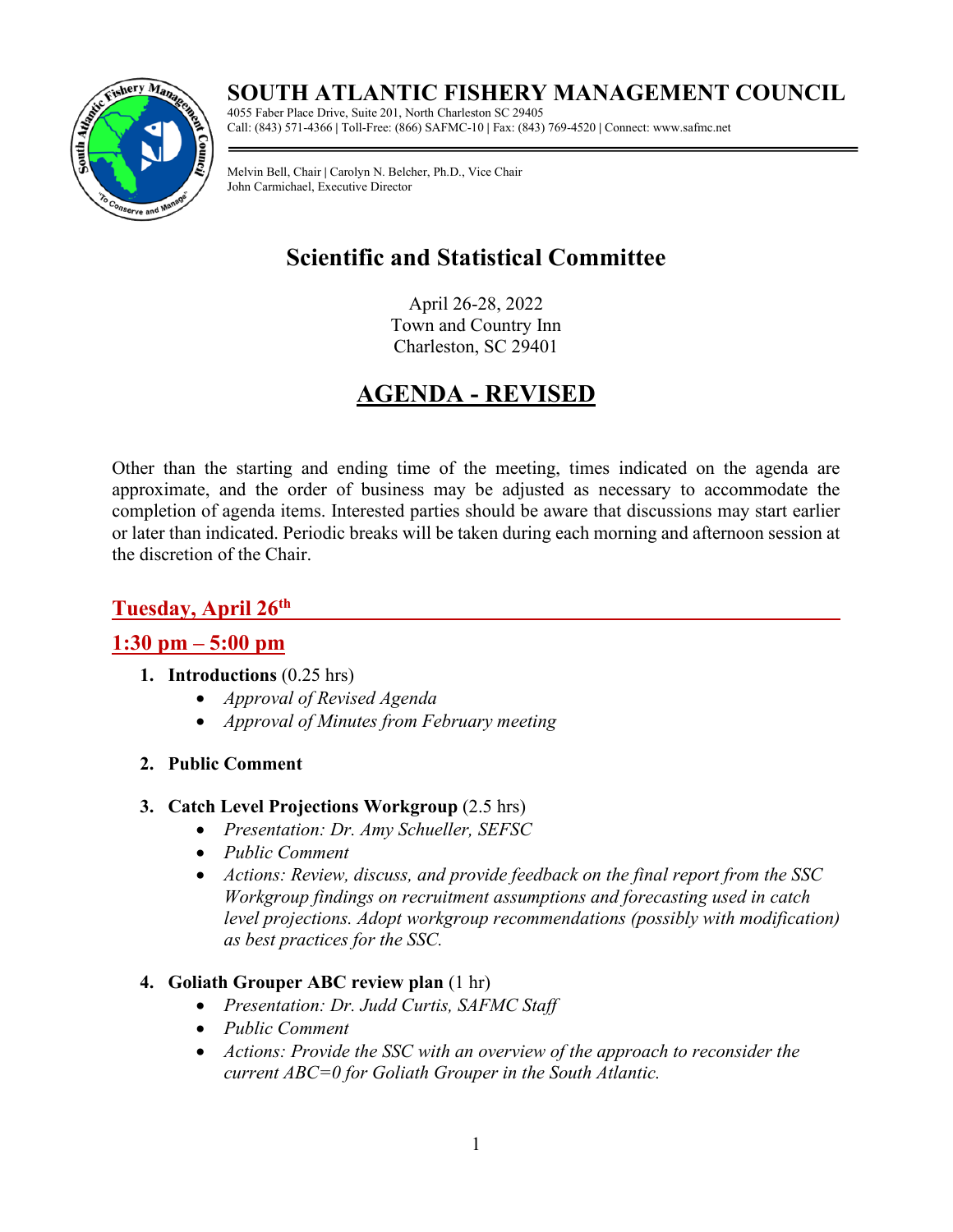## **Wednesday, April 27th**

## **8:00 am – 12:00 pm**

#### **5. Interim Analysis Strategy (Postponed**)

- *Presentation: Dr. Nikolai Klibansky and Dr. Cassidy Peterson, SEFSC*
- *Public Comment*
- *Actions: Review, discuss, and provide feedback on the interim analysis strategy developed by the SEFSC.*

### **6. Release Mortality Reduction Framework** (2.0 hrs)

- *Presentation: Dr. Mike Schmidtke, SAFMC Staff*
- *Public Comment*
- *Actions: Discuss and provide feedback on potential quantitative actions to reduce release mortality that could be considered in revising ABCs for red snapper and other snapper-grouper species.*

### **7. South Atlantic Red Snapper Count Overview** (1.0 hr)

- *Presentation: Dr. Will Patterson, University of Florida*
- *Public Comment*
- *Actions: Present methods for the South Atlantic Red Snapper Population Estimation project to the SSC for discussion and feedback.*

# *Lunch Break: 12:00 pm – 1:30 pm*

## **1:30 pm – 5:00 pm**

- **8. SEFSC 2021 Deepwater Longline Survey Results** (0.5 hrs)
	- *Presentation: Dr. Todd Kellison, SEFSC*
	- *Public Comment*
	- *Actions: Observe and provide feedback on the updated indices from the 2021 SEFSC deep-water longline survey*

#### **9. Blueline Tilefish Operational Assessment Terms of Reference** (0.5 hrs)

- *Presentation: Kathleen Howington, SEDAR Staff*
- *Public Comment*
- *Actions: Review and provide comments on the draft SEDAR Operational Assessment for Blueline Tilefish Terms of Reference*

#### **10. Scopes of Work for 2025 Operational Assessments** (1.0 hrs)

- *Presentation: Dr. Chip Collier, SAFMC Staff*
- *Public Comment*
- *Actions: Review and provide comments on the scopes of work for upcoming Operational Assessments in 2025.*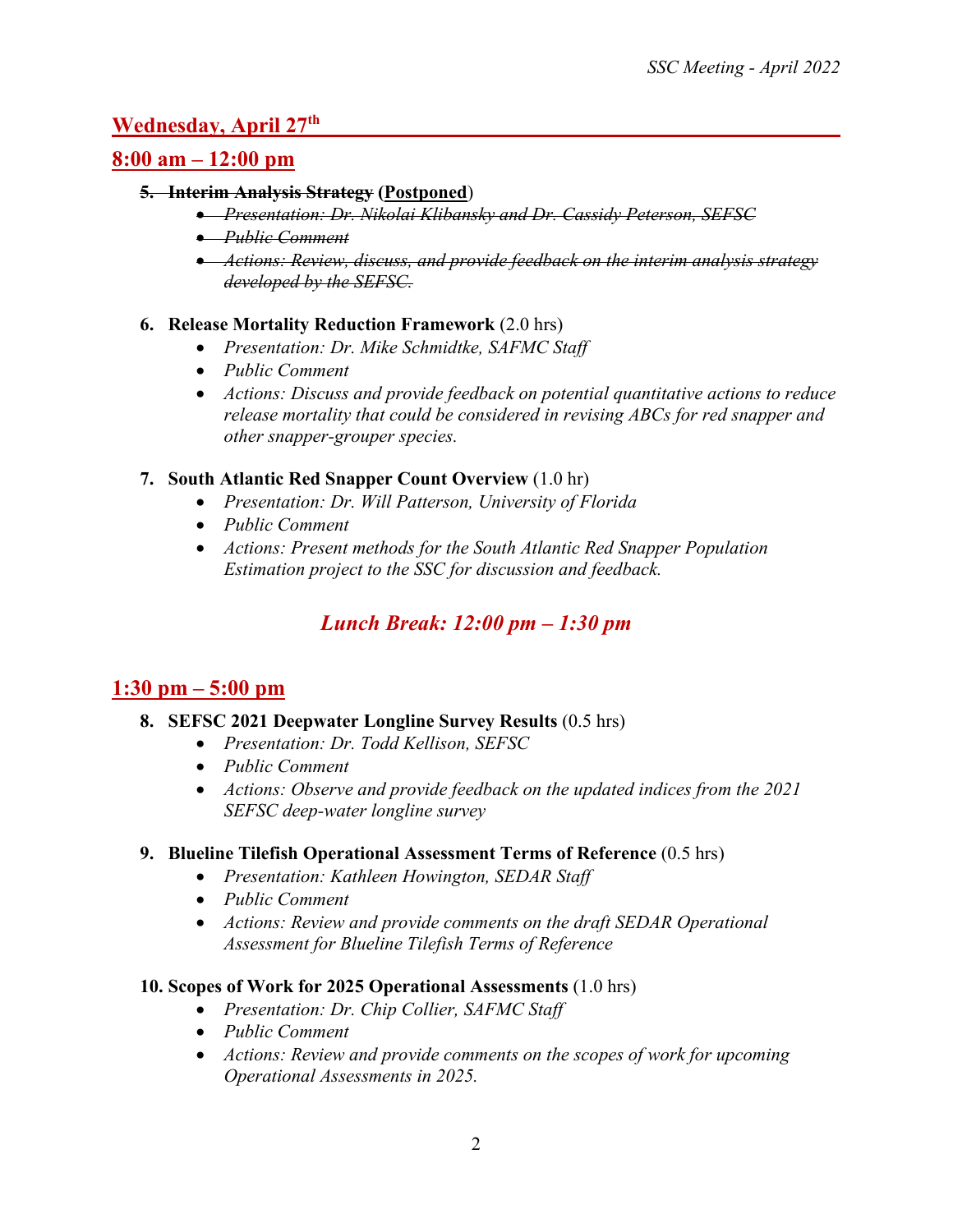#### **11. SEP Meeting Summary** (0.5 hrs)

- *Presentation: Dr. Scott Crosson, SEP Chair*
- *Public Comment*
- *Actions: Provide the SSC with a summary of the discussions of select topics from the SEP meeting.*

## **Thursday, April 28th**

## **8:00 am – 12:00 pm**

#### **12. Southeast Reef Fish Survey (SERFS) Update** (0.5 hrs)

- *Presentation: Dr. Tracey Smart, SCDNR*
- *Public Comment*
- *Actions: Provide feedback on the updated indices from the SERFS fisheryindependent survey.*

#### **13. Fishery Management Plan Amendment Update** (0.25 hrs)

- *Presentation: Myra Brouwer and Dr. Judd Curtis, SAFMC Staff*
- *Public Comment*
- *Actions: Provide an update of the active fishery management plan amendments.*

#### **14. Other Business** (0.5 hrs)

- *SEDAR78: Spanish Mackerel Operational Assessment review schedule*
- *Yellowtail Snapper interim analysis review schedule*
- *SEDAR79: Mutton Snapper benchmark assessment schedule update*
- *EwE Operating Model and MSE Update*
- *National SSC meeting participation*

#### **15. Public Comment**

#### **16. Consensus Statement and Recommendations Review**

#### **17. Elections**

#### **18. Next Meetings**